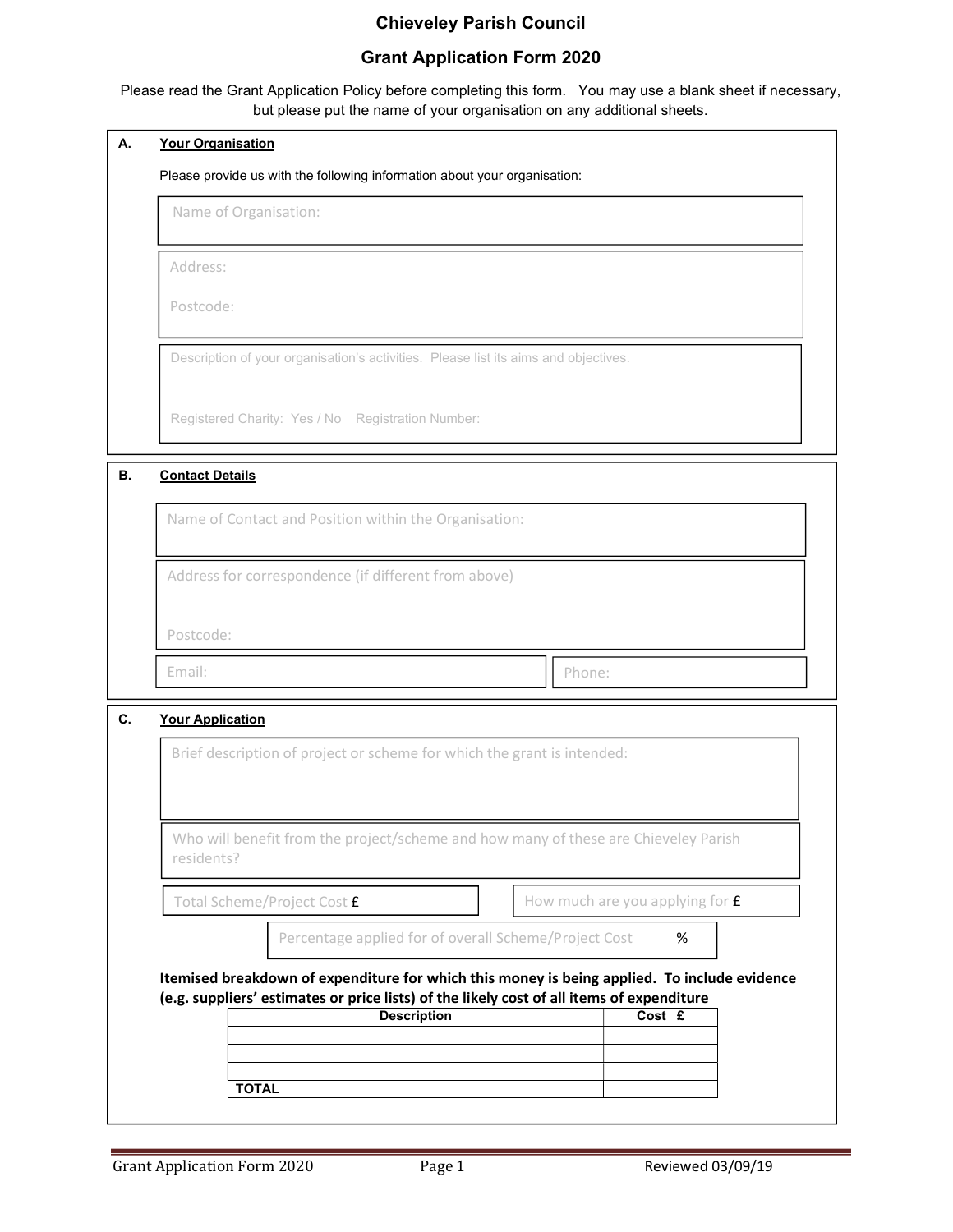#### Have you made a grant application to any other body for grant aid for this project? Yes/No. If yes please provide us with the following details:

| Name of organisation applied to $\vert$ Amount applied for $\vert$ Date of application $\vert$ Amount received |  |  |
|----------------------------------------------------------------------------------------------------------------|--|--|
|                                                                                                                |  |  |
|                                                                                                                |  |  |
|                                                                                                                |  |  |
|                                                                                                                |  |  |
|                                                                                                                |  |  |

If you have received funding for this project from other sources e.g. donations, fundraising, please detail these, and the amounts, below:

#### D. Additional Information

Are there any other comments you wish to make to support this application? Please give this information below, or attach a separate sheet:

#### E. Your Organisation's Financial Situation

All applications must be accompanied by the following financial information. If you do not supply this information your application will not be considered unless previously agreed in writing by the Parish Council.

- A copy of your organisation's latest approved statement of income and expenditure or other financial report which indicates your financial position, or
- Photocopy of bank statements covering the past six months
- A statement of your organisation's capital assets, if any

If you are unable to supply this information, please contact the Parish Council for advice before submitting your application.

#### F. Declaration

- I am authorised to make this application on behalf of the above organisation.
- I have read and noted the Parish Council's criteria relating to this application and agree to abide by the conditions listed if a grant is awarded by the Parish Council.
- I certify that the information provided for this application is correct.
- If the information provided changes in any way, I will inform the Parish Council.
- I give permission for the Parish Council to record the details of my organisation electronically and to contact my organisation by phone, mail or email regarding this application.
- If the application is successful, I give permission for the Parish Council to publicise the project/activity on its website and in the local media.

Signed: **Date: Date: Date: Date: Date: Date: Date: Date: Date: Date: Date: Date: Date: Date: Date: Date: Date: Date: Date: Date: Date: Date: Date: Date: Date: Date: Date:** 

Please return the complete application form and relevant attachments to: Mrs Tracy Snook, Parish Clerk, Chieveley Parish Council Email: chieveley.pc@btinternet.com Post: 16 Middle Farm Close, Chieveley, Berkshire RG20 8RJ Closing date: 31 October 2019 for 2020 applications

Late entries may not be considered.

All applications will be considered by the Parish Council at its meeting in November and ratified by Full Council in December 2019. Payment of awarded grants will be made May 2020 after receipt of the first instalment of the Precept for the year from West Berkshire Council.